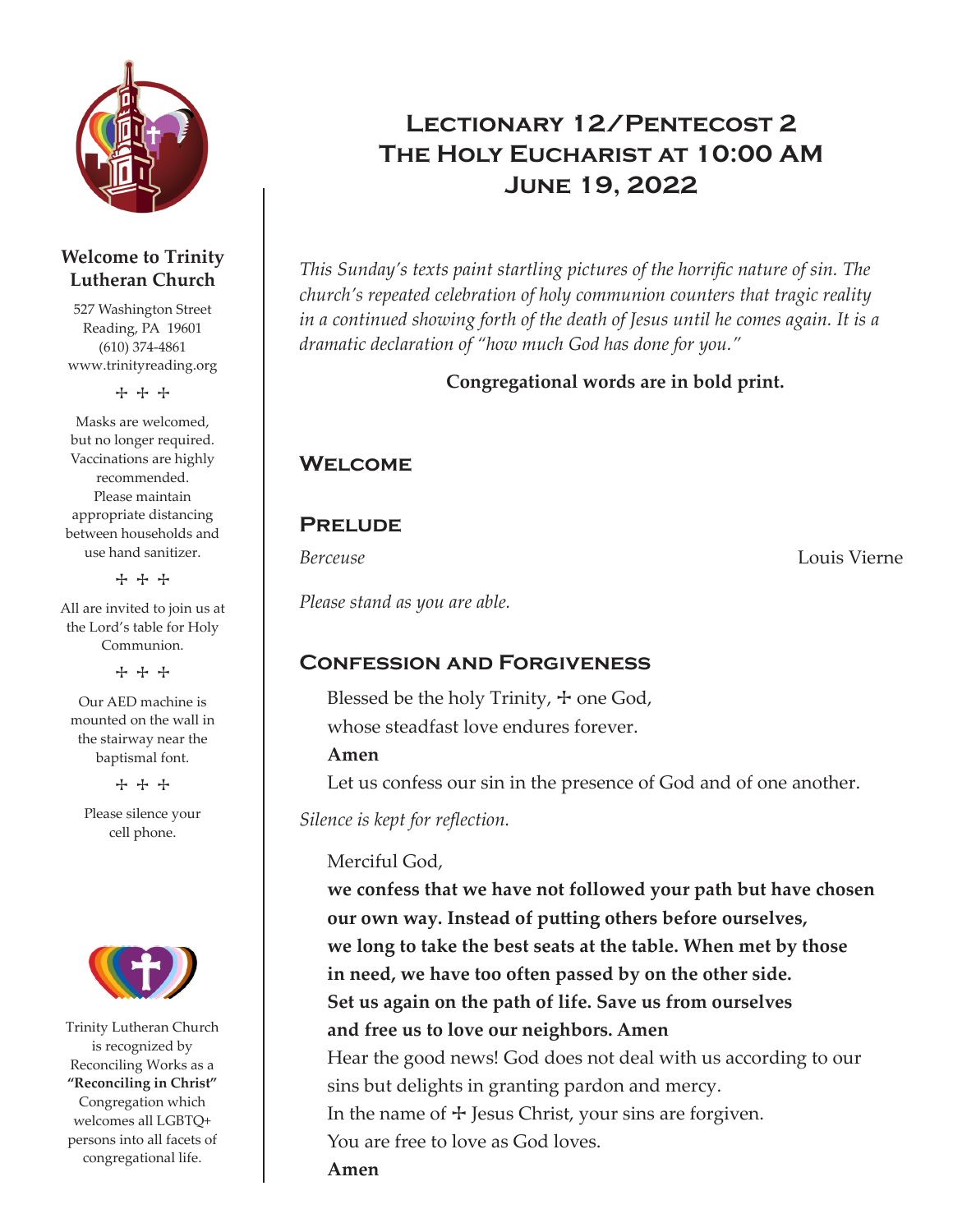

Text: Ronald A. Klug, b. 1939, alt.<br>Music: WOJTKIEWIECZ, Dale Wood, 1934–2003<br>Text and music © 1974 Augsburg Publishing House, admin. Augsburg Fortress.

#### **GREETING**

The grace of our Lord Jesus Christ, the love of God, and the communion of the Holy Spirit be with you all. **And also with you.**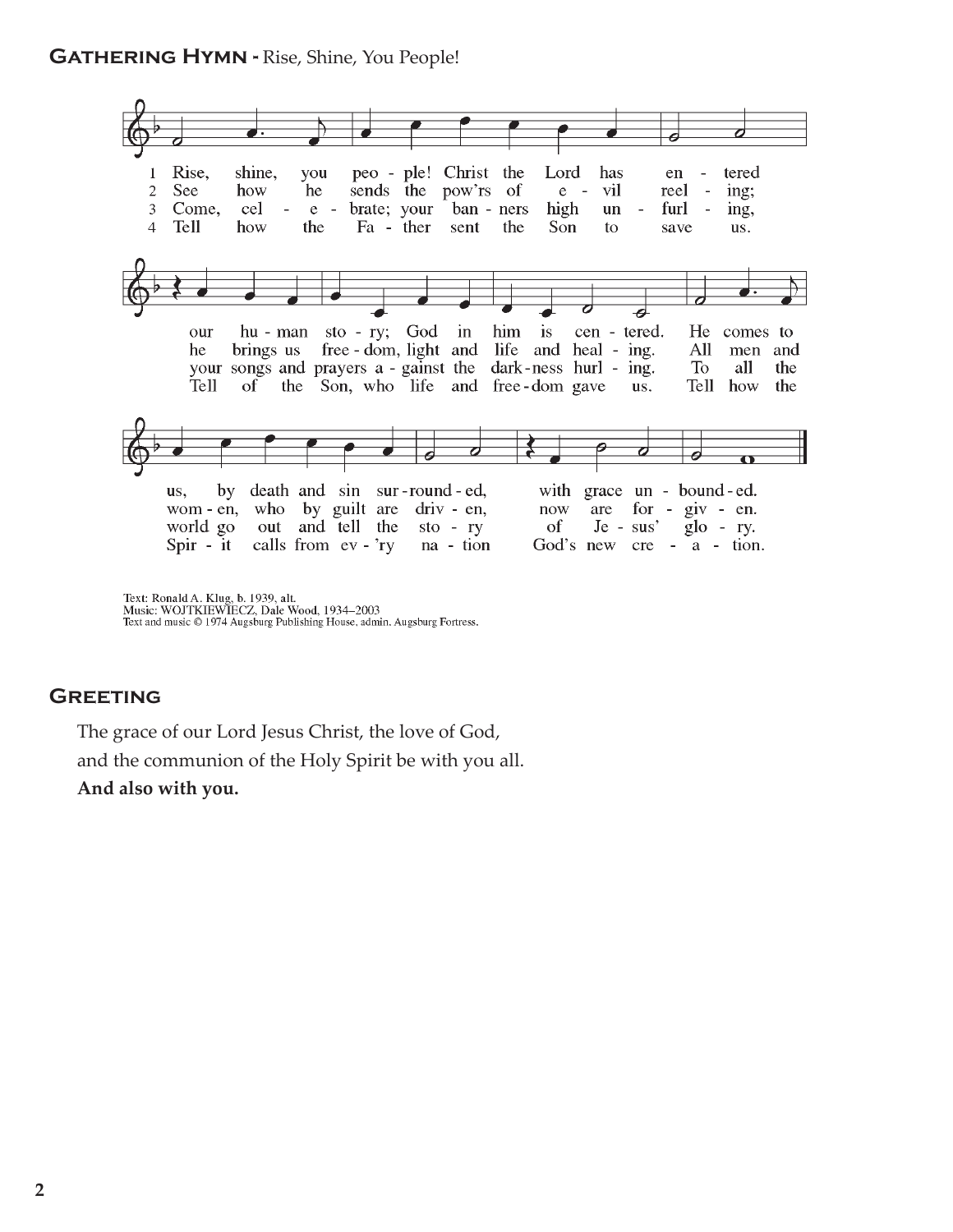## Prayer of the Day

Let us pray. O Lord God, we bring before you the cries of a sorrowing world. In your mercy set us free from the chains that bind us, and defend us from everything that is evil, through Jesus Christ, our Savior and Lord.

**Amen**

*Be seated.*

#### FIRST READING: Isaiah 65:1-9

*The prophet announces God's impatience. The people's self-absorption is idolatry, and images of practices that displease God fill this reading. Like a vintner who crushes the grape to release the wine, God will use Israel's exile to establish a new community of the faithful.*

*After the reading:*

The word of the Lord. **Thanks be to God.**

Psalm 22:19-29 (from *the Psalter,* translation by the International Commission on English in the Liturgy, 1994)

Lectern Side**Piano Side**

They take what I wore, they roll dice for my clothes.

**Lord, do not stay far off, you, my strength, be quick to help.**

Save my neck from the sword, save my life from the dog's teeth,

#### **Save me from the lion's jaws, save me from the bull's horn. You hear me.**

I will proclaim your name to my people, I will praise you in the assembly.

**Give praise, all who fear God: revere and honor the Lord,** 

**children of Israel, people of Jacob.**

The Lord never scorns the afflicted, never looks away but hears their cry.

#### **I will sing of you in the great assembly, make good my promise before your faithful.**

The poor shall eat all they want. Seekers of God shall give praise. "May your hearts live for ever!"

**All peoples shall remember and turn, all races will bow to the Lord, who holds dominion over nations.**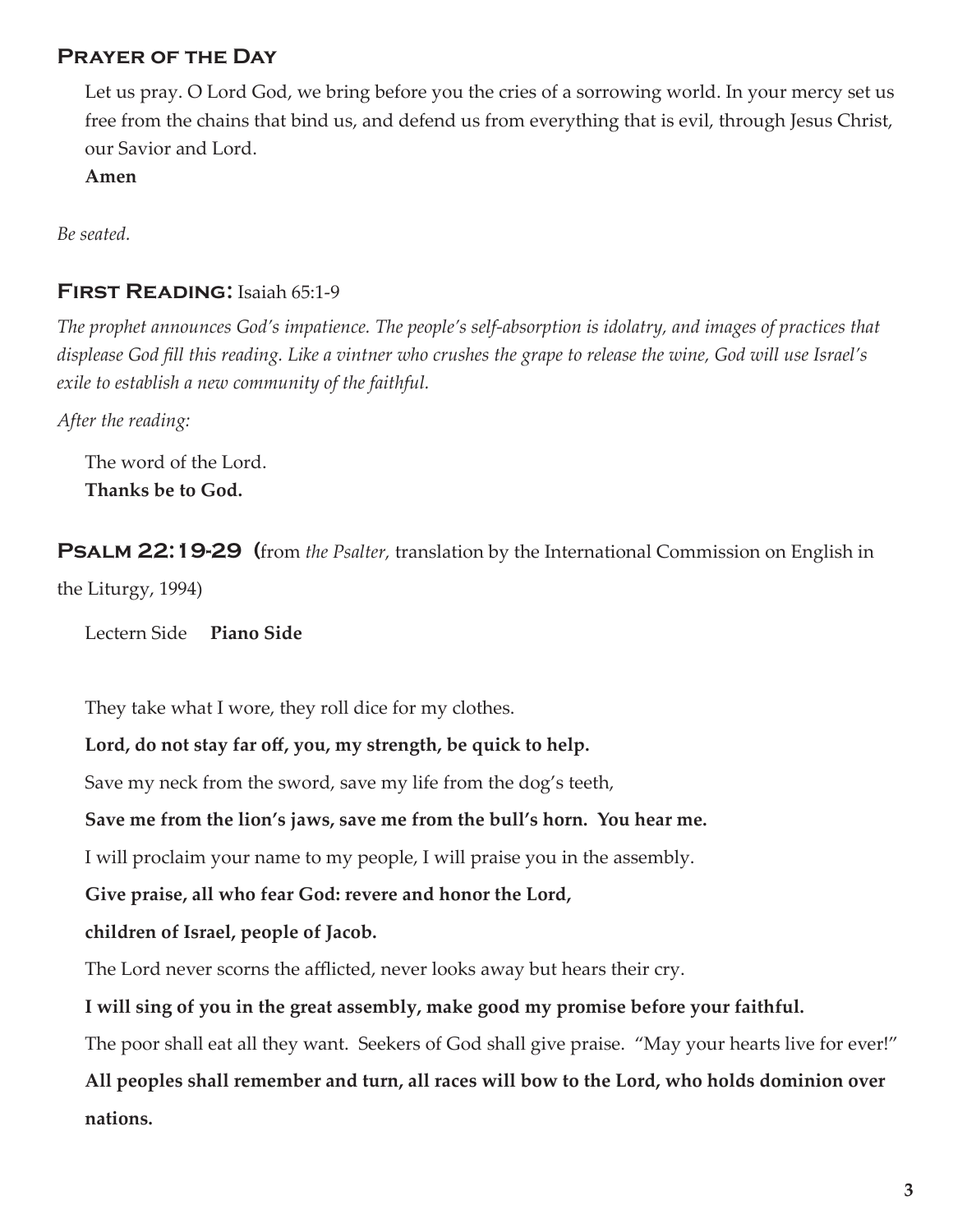## Second Reading: Galatians 3:23-29

*For Paul, baptism is a powerful bond that unites people not only with God but with other believers. Those who call themselves children of God experience a transformation that removes prejudices of race, social class, or gender in favor of true unity in Christ.*

*After the reading:*

The word of the Lord. **Thanks be to God.**

## Teaching Time for All God's Children

*Please stand as you are able.*

## Gospel Acclamation



## THE HOLY GOSPEL: Luke 8:26-39

*Jesus' mission includes foreigners and his authority extends to the casting out of demons. Some who witness Jesus' work are seized with confusion and fear, but the man who was healed is commissioned to give testimony to God's mercy and power.*

The Holy Gospel according to Luke. **Glory to you, O Lord.**

*After the reading:*

The Gospel of the Lord. **Praise to you, O Christ.**

#### **SERMON**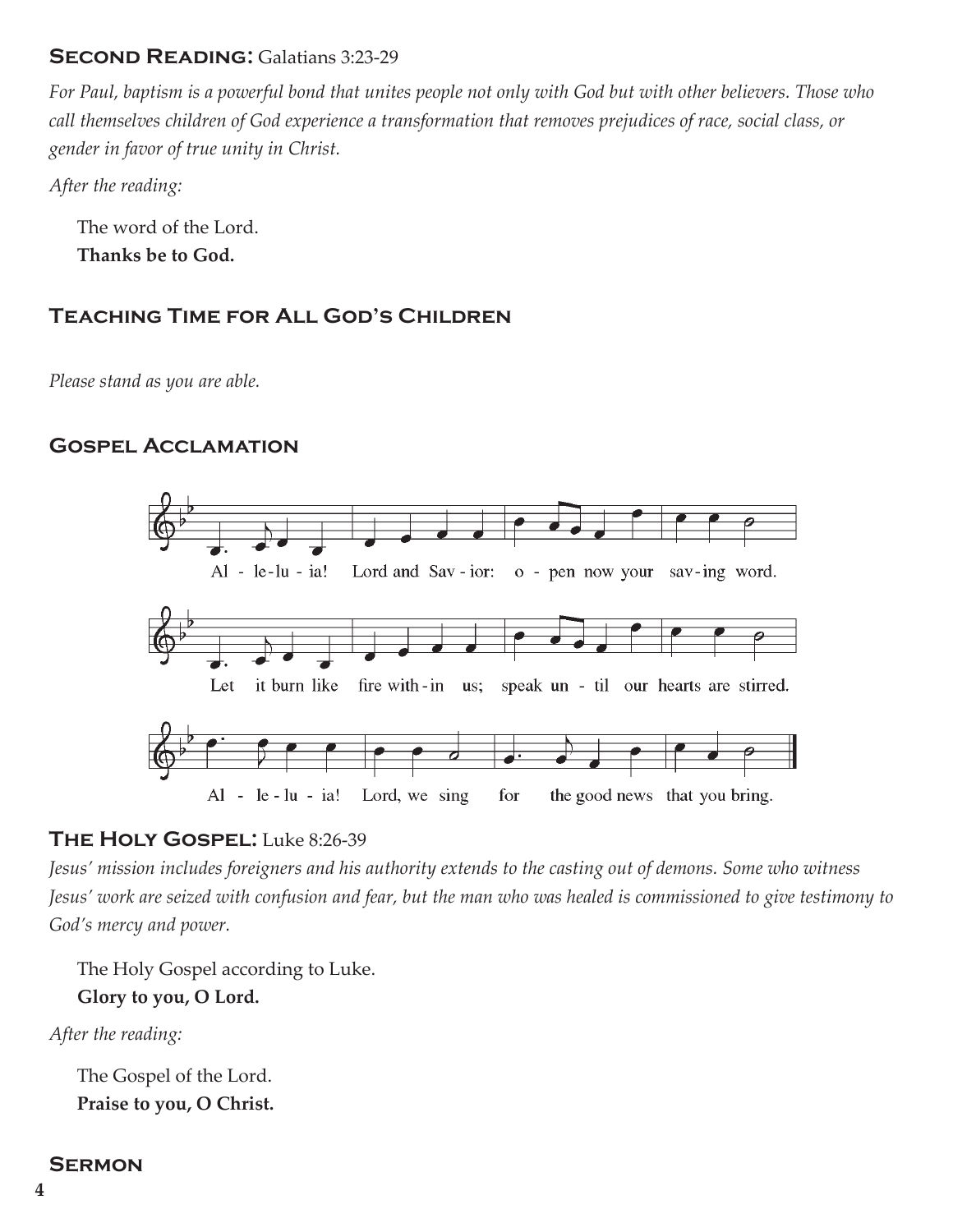#### HYMN OF THE DAY - Cast Out, O Christ



Text: Mary Louise Bringle, b. 1953

Music: CONSOLATION, A. Davisson, Kentucky Harmony, 1816; arr. Theodore A. Beck, 1929-2003 Text © 2006 GIA Publications, Inc., giamusic.com. All rights reserved. Arr. © 1969 Concordia Publishing House, cph.org. All rights reserved.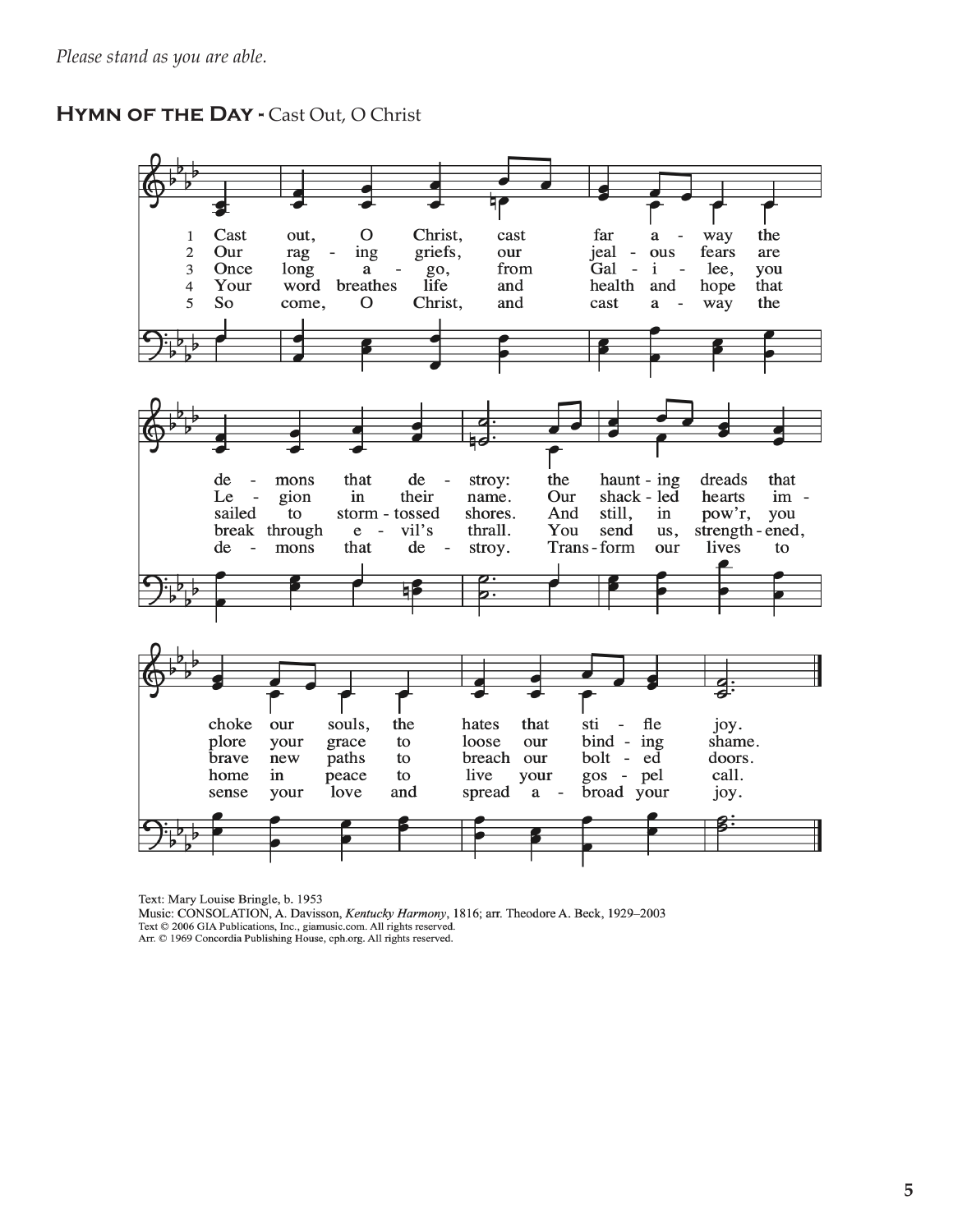#### Apostles' Creed

**I believe in God, the Father almighty, creator of heaven and earth. I believe in Jesus Christ, God's only Son, our Lord, who was conceived by the Holy Spirit, born of the virgin Mary, suffered under Pontius Pilate, was crucified, died, and was buried; he descended to the dead. On the third day he rose again; he ascended into heaven, he is seated at the right hand of the Father, and he will come to judge the living and the dead. I believe in the Holy Spirit, the holy catholic Church, the communion of saints, the forgiveness of sins, the resurrection of the body, and the life everlasting. Amen**

#### Prayers of Intercession

United in Christ and guided by the Spirit, we pray for the church, the creation, and all in need.

*After a brief silence each petition concludes:*

God, of grace, **hear our prayer.**

*After the final petition:*

God of every time and place, in Jesus' name and filled with your Holy Spirit, we entrust these spoken prayers and those in our hearts into your holy keeping. **Amen** 

## **PEACE**

The peace of the Lord be with you always. **And also with you.**

*Please greet one another from a distance and then remain standing.*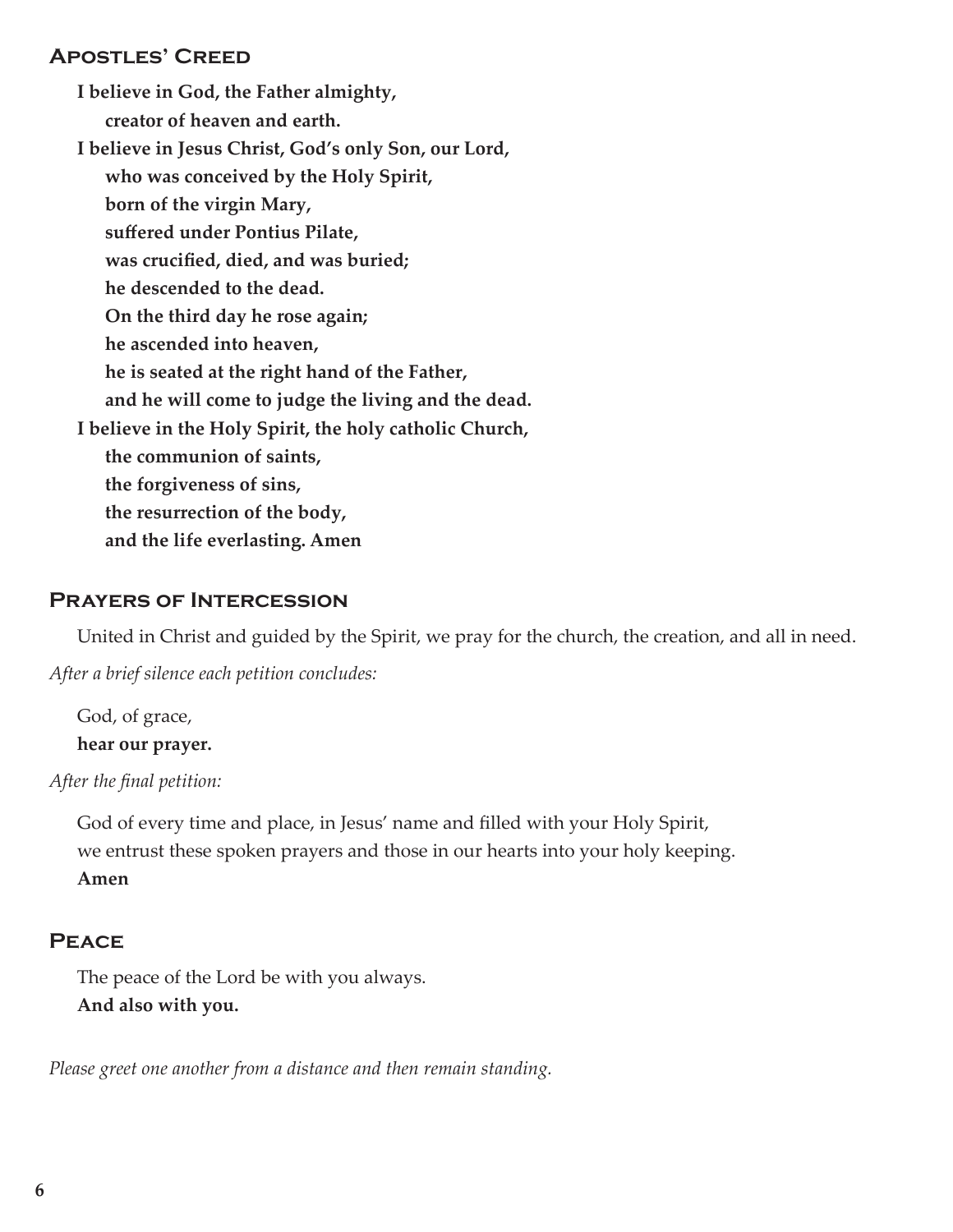## Offering Prayer

God of abundance:

**you have set before us a plentiful harvest. As we feast on your goodness, strengthen us to labor in your field, and equip us to bear fruit for the good of all, in the name of Jesus, Amen**

#### Great Thanksgiving

The Lord be with you. **And also with you.** Lift up your hearts. **We lift them to the Lord.** Let us give thanks to the Lord our God. **It is right to give our thanks and praise.**

#### Proper Preface

It is indeed right, ...we praise your name and join their unending hymn:

#### **SANCTUS**

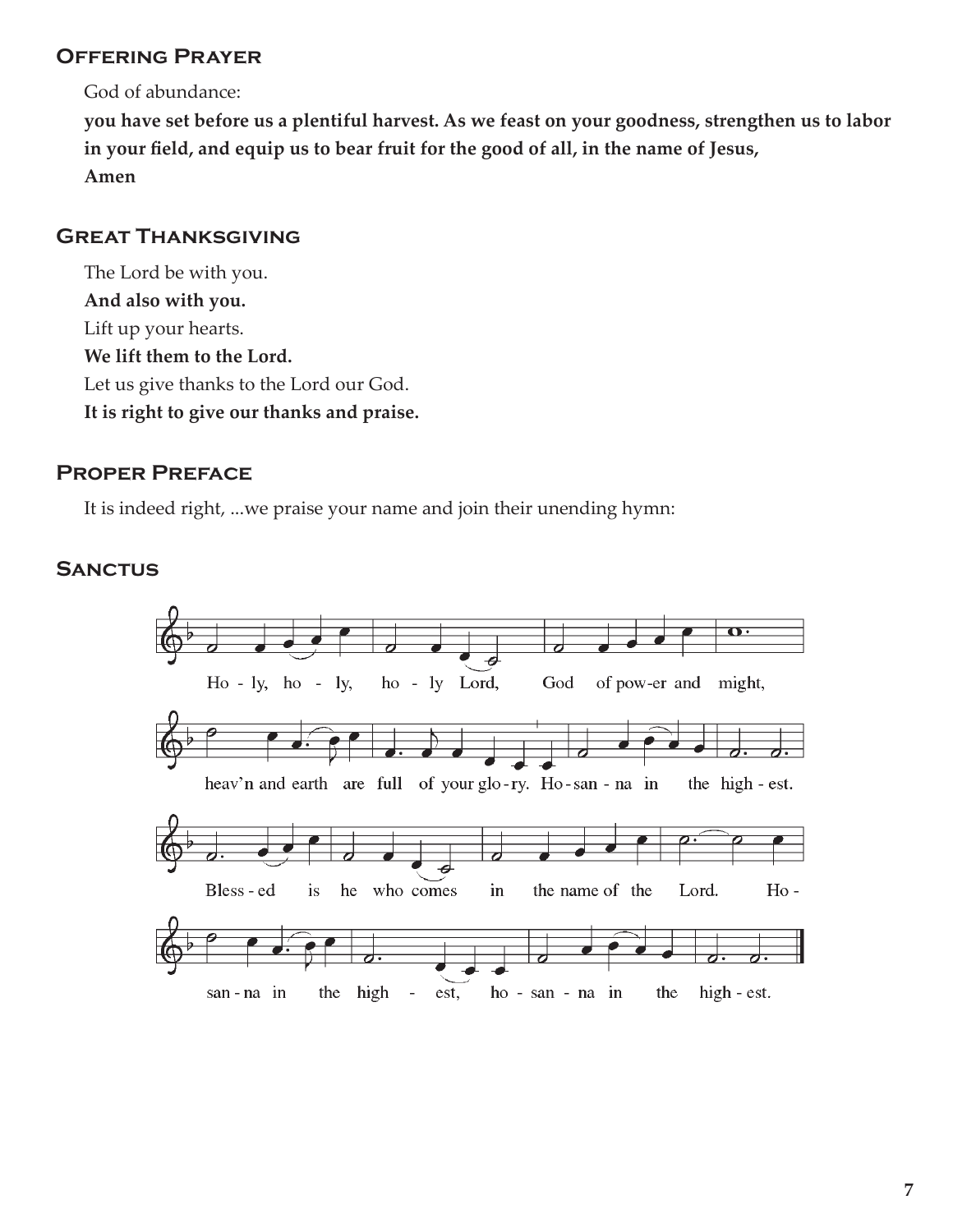## Thanksgiving at the Table

O God triune, how majestic...we creatures of dust join in the ancient song: The earth is full of your glory. **The earth is full of your glory.** O God triune, you took on our flesh...we mortals sing our song: The earth is full of your glory. **The earth is full of your glory.** We praise you for the heart of Jesus,...we your children unite in this song: The earth is full of your glory. **The earth is full of your glory.** O God triune, you create the worlds,...to praise you again: The earth is full of your glory. **The earth is full of your glory.** Amen, and amen. **Amen, and amen.**

## Lord's Prayer

Gathered into one by the Holy Spirit, let us pray as Jesus taught us.

**Our Father in heaven, hallowed be your name, your kingdom come, your will be done, on earth as in heaven. Give us today our daily bread. Forgive us our sins as we forgive those who sin against us. Save us from the time of trial and deliver us from evil. For the kingdom, the power, and the glory are yours, now and forever. Amen**

## INVITATION TO COMMUNION

In Christ's presence there is fullness of joy. Come to the banquet.

*Be seated.*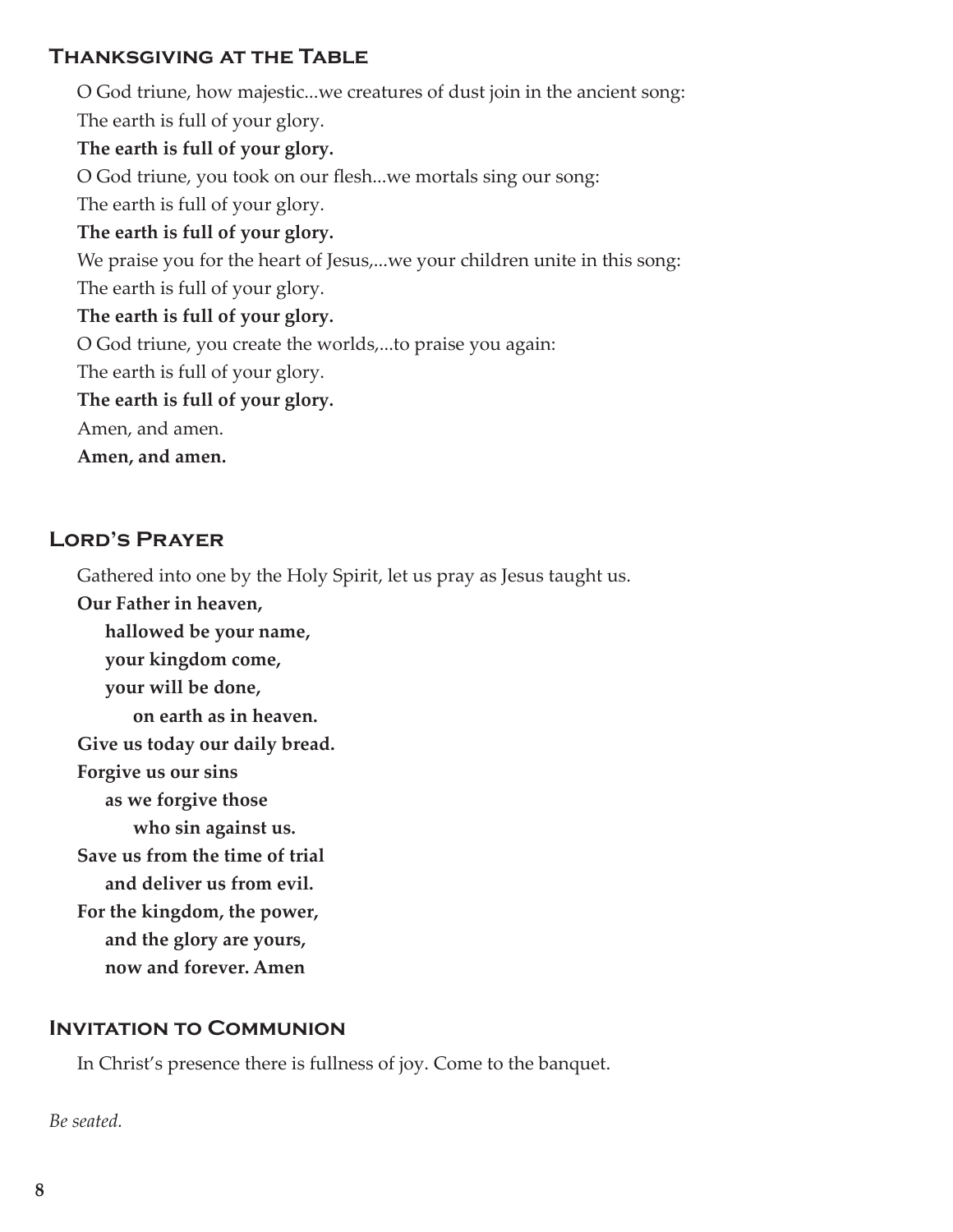## **DISTRIBUTION**

*Following the direction of the usher, approach the altar, maintaing a safe distance between households. Please ask your server if you need a gluten-free wafer or prefer grape juice. As you return to your seat, place your empty glass in the corner basket. Those not partaking of communion are invited to come forward for a blessing. If you are unable to approach the altar for communion, inform the usher and the sacrament will be brought to you.* 

*After all have received Communion, please stand as you are able.*

## Table Blessing

The body and blood of our Lord Jesus Christ strengthen you and keep you in his grace. **Amen**

#### Prayer after Communion

Let us pray. Life-giving God, through this meal you have bandaged our wounds and fed us with your mercy. Now send us forth to live for others, both friend and stranger, that all may come to know your love. This we pray in the name of Jesus. **Amen**

#### **BLESSING**

The God of peace, Father,  $+$  Son, and Holy Spirit, bless you, comfort you, and show you the path of life this day and always. **Amen**

**SENDING HYMN - Oh, For a Thousand Tongues to Sing - see page 10** 

#### **DISMISSAL**

Go in peace. Love your neighbor. **Thanks be to God.**

## **POSTLUDE**

Allegro maestoso e vivace, from *Sonata II*, Op. 65, No. 2 Felix Mendelssohn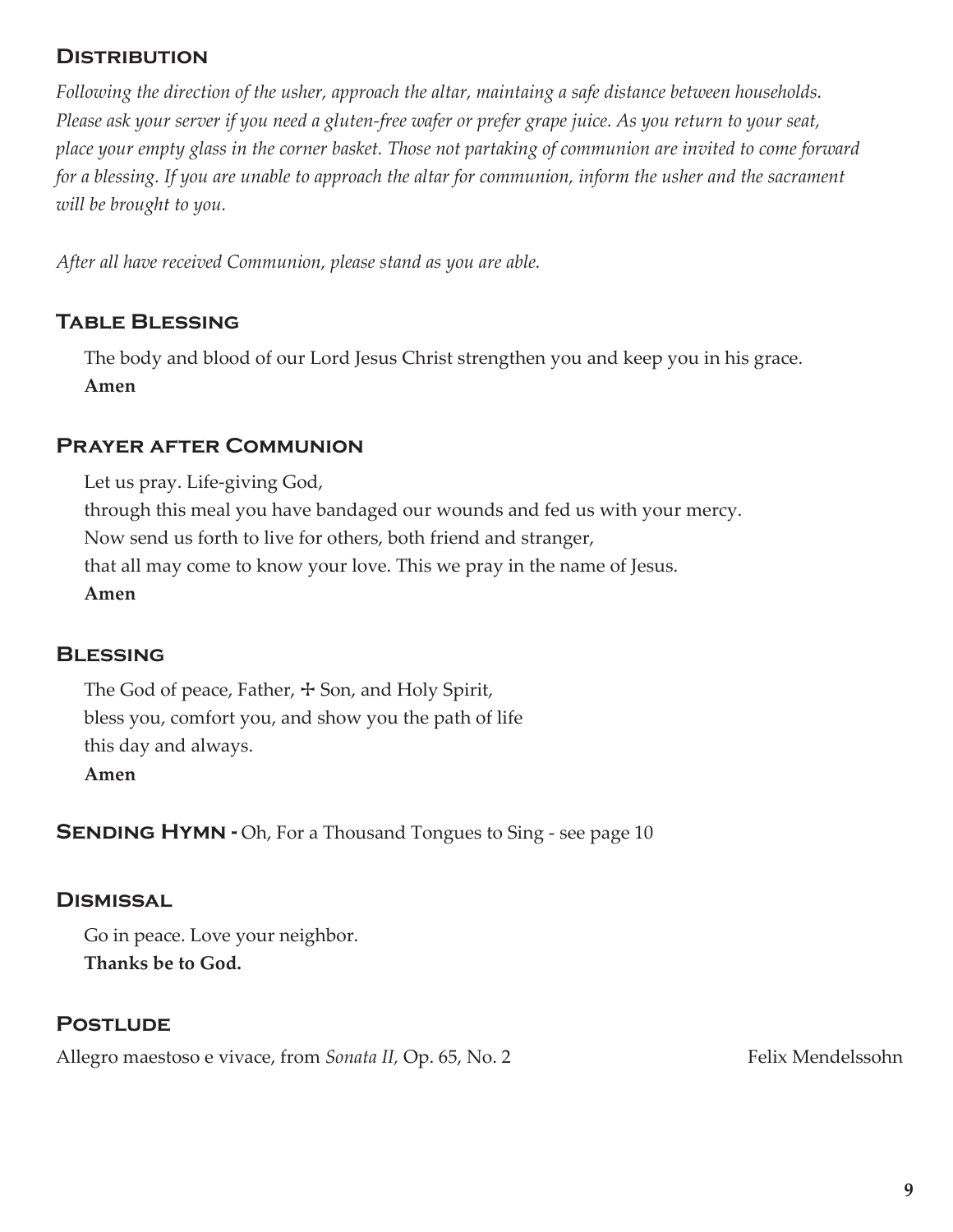#### **SENDING HYMN - Oh, For a Thousand Tongues to Sing**



- 5 Look unto him, your Savior own, O fallen human race! Look and be saved through faith alone, be justified by grace!
- 6 To God all glory, praise, and love be now and ever giv'n by saints below and saints above, the church in earth and heav'n.

Text: Charles Wesley, 1707-1788, alt.<br>Music: AZMON, Carl G. Gläser, 1784-1829; arr. Lowell Mason, 1792-1872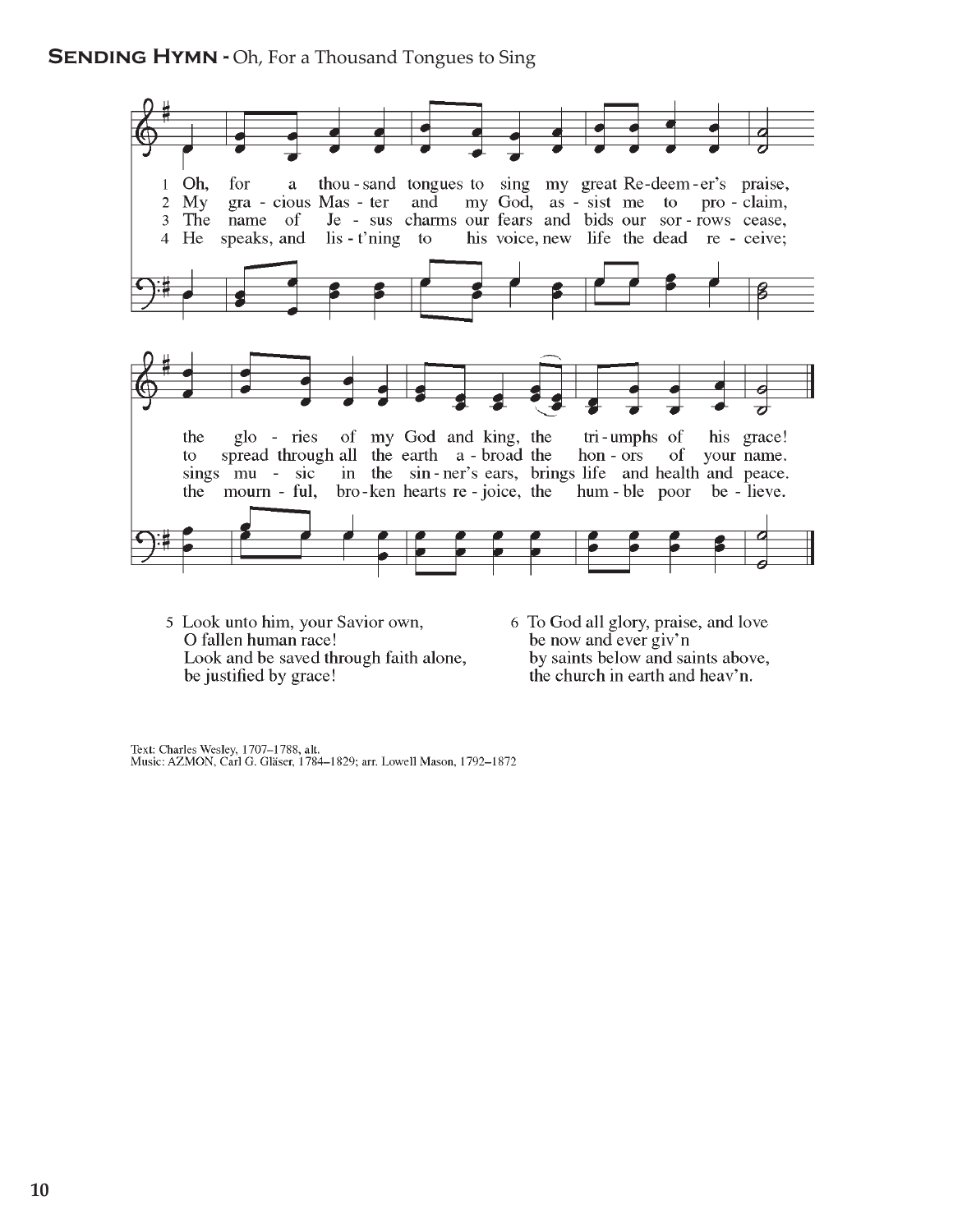# **Leaders in Today's Liturgy: June 19, 2022 -Lectionary 12/Pentecost 2**

**Preaching and Presiding:** Pr. Mark Christy **Assisting Minister:** Dcs. Deborah Graf **Minister of Music:** Karen S. Eddinger **Lector:** Tom Reinsel **Greeter:** Pam Wasmuth **Ushers:** Raye Watson, Anita Dolak, and Jen Mazur **Communion Assistant:** Amy Bornhofen **Altar Guild:** Michael Faust, Linda Grim, Erica Hofmann, Darryl Jeffries, Doris Strobel **Today's altar flowers** are sponsored by Beth & Steve Welz in honor of Father's Day and in loving memory of Harry Welz

**Immediate prayer requests:** Peggy Bobb, JT Motley, Al Beadencup, David Strobel, Kelley Crozier, and Tom Shultz

**Ongoing prayer requests:** Ruth Adam (friend of Graf family), Celia Cosentino (friend of Jane Zobian), Doris (friend of Pat McMahon), Dick Evans, Ed Harlin, Dick Hartman, Nathan Hudson (son-in-law of Anita Dolak), Darryl Jeffries, Tina Koch (friend of Jenn Smith), Nancy Nagle, Betty Rickenbach (Karen Nein's mother), Luther Routté, the Sawyer family, Walter Schur, Dar Unger, and David Unruh (brother of Ralph Unruh)

**Trinity households:** James & Andrea Stoyko; David & Doris Strobel; Mae Sunderland; Darlyn Unger; and Ralph & Vickie Unruh

**Sunday, June 19: Lectionary 12/Pentecost 2 and Father's Day** 10:00 AM: Worship (Nave) 2:00 PM: Common Ground Worship and Meal Takeaway

**Monday, June 20 Tuesday, June 21** Home Mission Trip for Youth June 20-24 9:30 AM: Full Staff Meeting 9:45 AM: Program Staff Meeting

**Wednesday, June 22** 1:00 PM: Prayer Shawl

**Sunday, June 26: Lectionary 13/Pentecost 3 and Father's Day** 10:00 AM: Worship (Nave) 2:00 PM: Common Ground Worship and Meal Takeaway